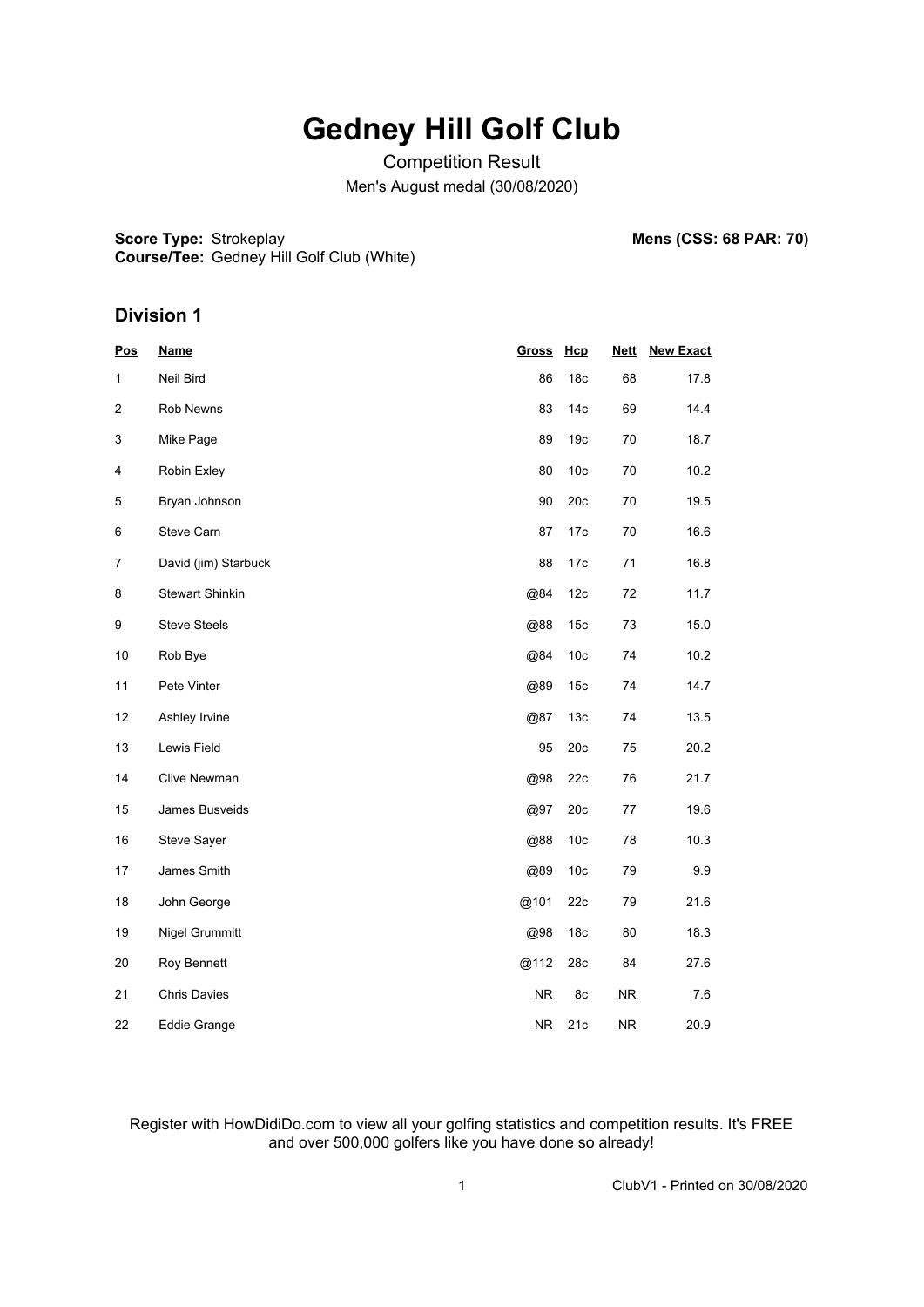**Score Type: Strokeplay Course/Tee:** Gedney Hill Golf Club (White)

**Division 1**

**Pos Name Gross Hcp Nett New Exact**

@ = Stableford Adjusted Score

Register with HowDidiDo.com to view all your golfing statistics and competition results. It's FREE and over 500,000 golfers like you have done so already!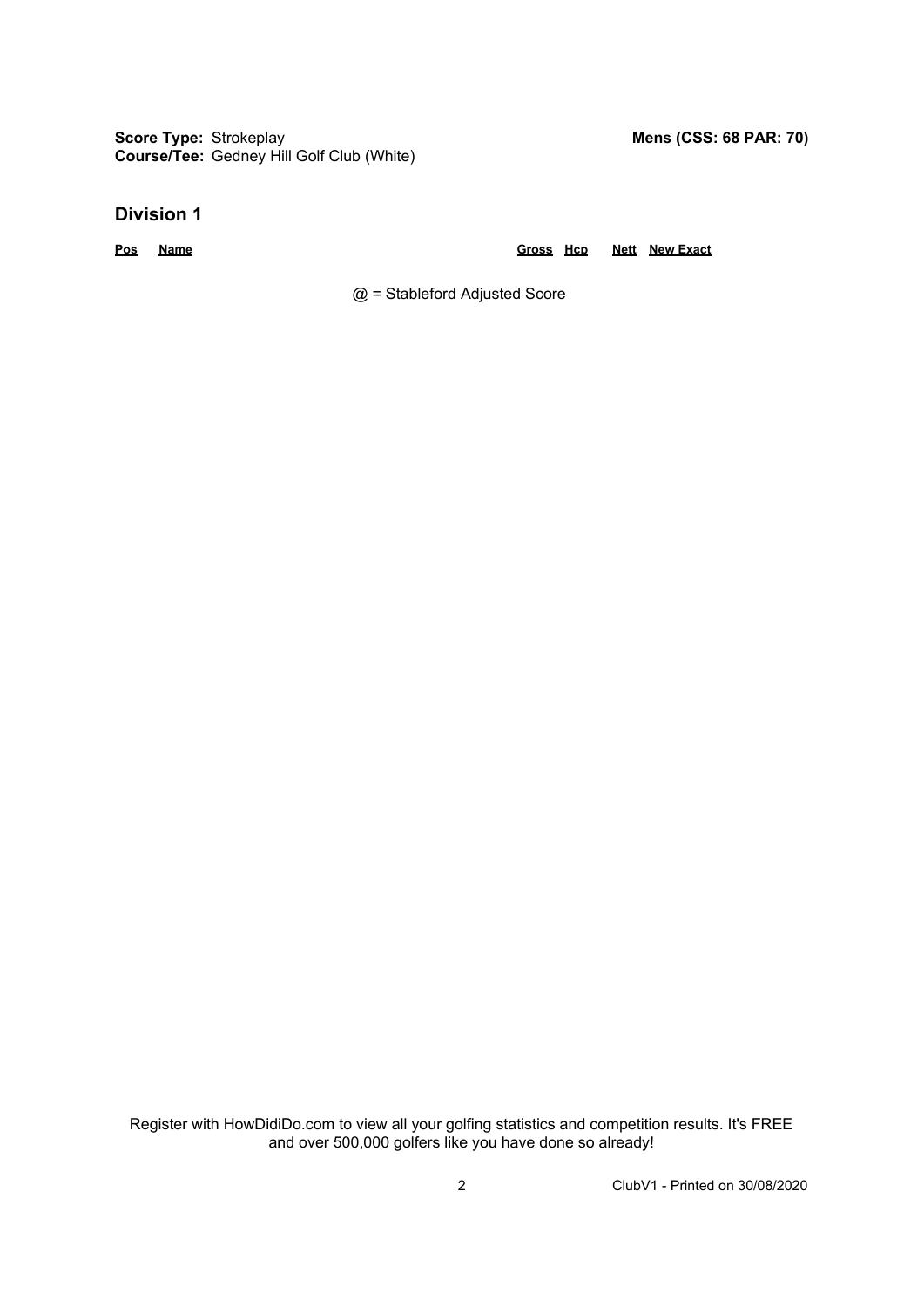### Twos Analysis Men's August medal on 30/08/2020

| <b>Player Name</b>   | <b>Handicap</b> | <b>Hole</b>       |  |  |  |  |  |
|----------------------|-----------------|-------------------|--|--|--|--|--|
| <b>Division</b><br>1 |                 |                   |  |  |  |  |  |
| Ashley Irvine        | 13              | 2 @ 3rd           |  |  |  |  |  |
| Rob Bye              | 10              | 2 @ 3rd, 2 @ 11th |  |  |  |  |  |
| <b>Steve Steels</b>  | 15              | 2@4th             |  |  |  |  |  |
| Neil Bird            | 18              | 2@3rd             |  |  |  |  |  |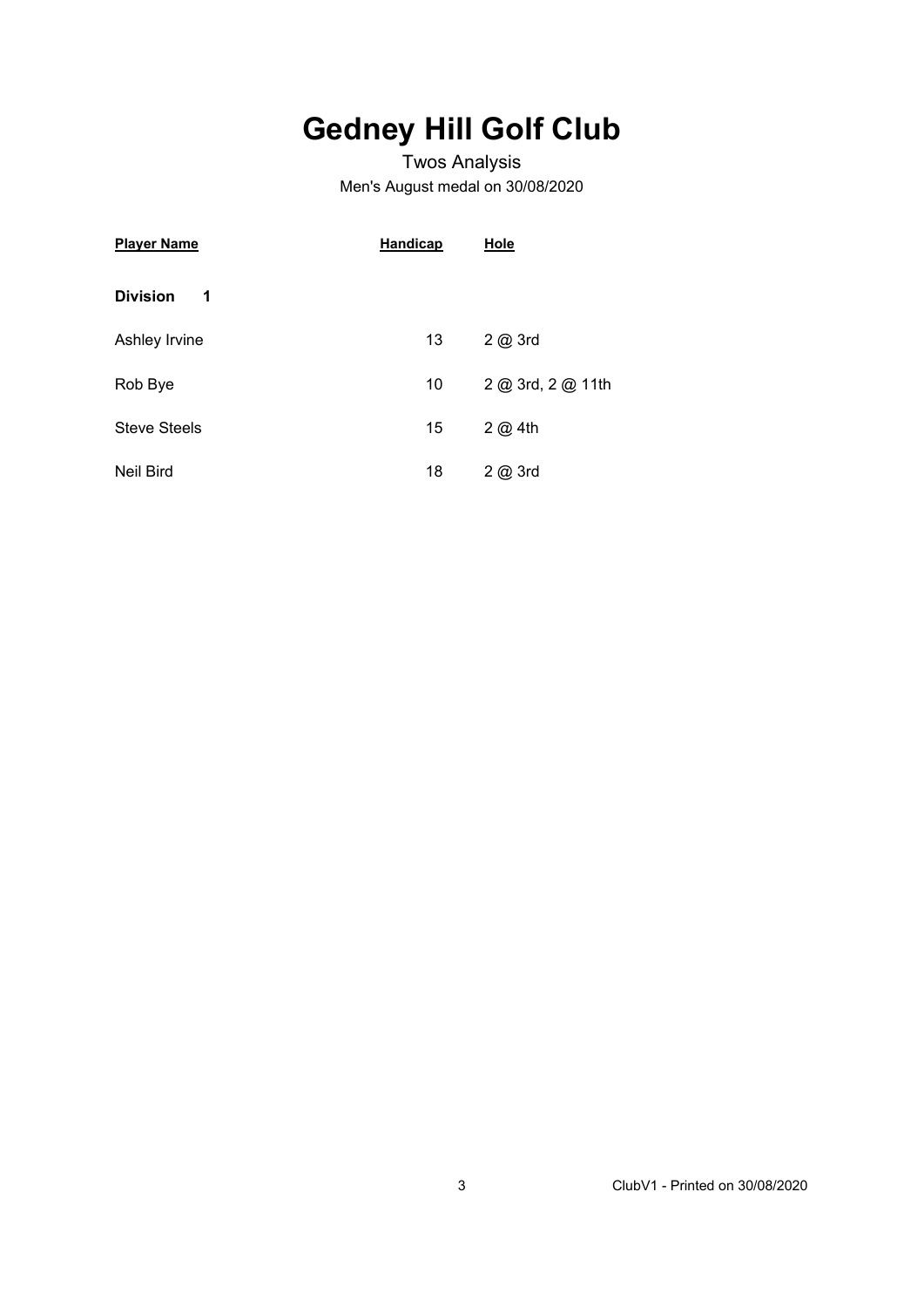Birdie Report Men's August medal on 30/08/2020 over the Gedney Hill Golf Club

| <b>Player Name</b>     | <b>Handicap</b> | Hole                       |
|------------------------|-----------------|----------------------------|
| <b>Division</b><br>1   |                 |                            |
| <b>Chris Davies</b>    | 8               | 3 @ 7th                    |
| Ashley Irvine          | 13              | 2 @ 3rd                    |
| <b>Stewart Shinkin</b> | 12 <sub>2</sub> | 3 @ 5th, 3 @ 16th          |
| Robin Exley            | 10              | 3 @ 13th                   |
| Rob Bye                | 10 <sup>°</sup> | 2 @ 3rd, 3 @ 7th, 2 @ 11th |
| <b>Steve Sayer</b>     | 10 <sup>°</sup> | 3 @ 10th                   |
| <b>Steve Steels</b>    | 15              | 2 @ 4th                    |
| Eddie Grange           | 21              | 3 @ 7th                    |
| Neil Bird              | 18              | 2 @ 3rd                    |